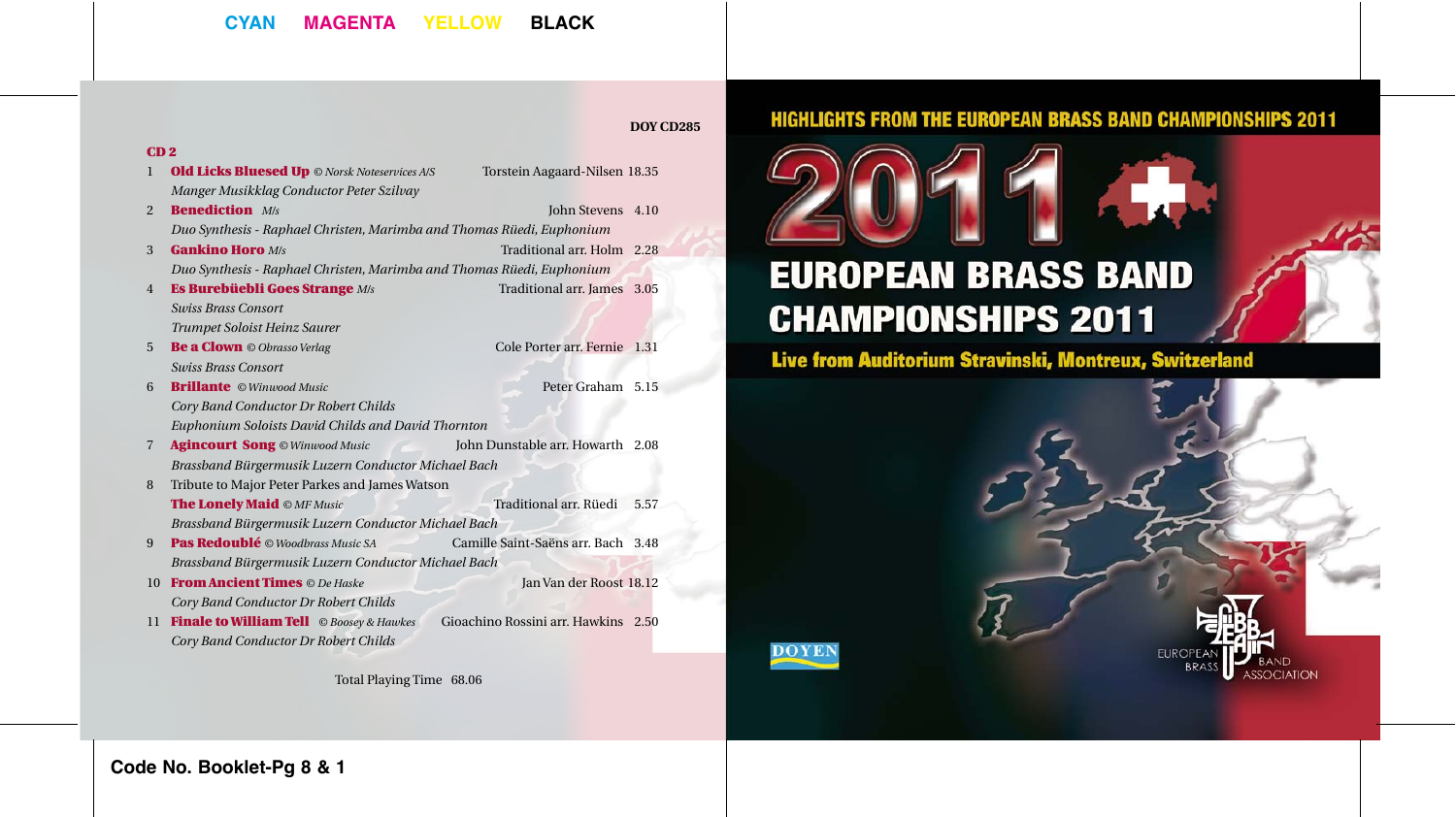With the imposing backdrop of the Alps and the deep blue-grey waters of Lake Geneva framed in every south facing window of the newly-refurbished Auditorium Stravinski, we could not have wished for a more picturesque setting for the 2011 European Brass Band Championships. After a memorable four days of quality music-making and engaging entertainment, Manger Musikklag from Norway's equally beautiful fjord coast, where its brass band heart beats fastest, reached the summit of European banding for the first time, having been 'in the frame' on more than one occasion in the past. What struck a chord with so many of the cognoscente in the capacity audiences, who were drawn to the cultural hub of Montreux, was the undemonstrative yet unfailingly musical way in which Manger achieved its victory. Under conductor Peter Szilvay's intelligent direction, the band produced two of the most satisfying performances of the weekend, in which the music leaped off the page with flair and imagination.

Oliver Waespi's *Audivi Media Nocte* proved a stern, but rewarding, set-test on Friday 29 April. Swiss composer, Oliver Waespi (b. 1971), drew inspiration from a favourite choral motet by Thomas Tallis, taking key

motifs, counterpoints and rhythms from it to construct what he described in his pre-event presentation as a work that fuses contrasting musical styles and techniques into a coherent whole. *Audivi Media Nocte* is a highly sophisticated piece of writing, which wears its complexities lightly. All the bands seemed to relish the challenge and a large audience listened enthralled throughout. The musical purists were also well satisfied. As you'll hear, Manger Musikklag and Peter Szilvay engaged with the spirit of the music wonderfully well, teasing out the contrasts that the composer asks for and presenting a beautifully proportioned reading, which balanced virtuosity and lyricism, frenetic energy and calm expansiveness.

Over the years, the European Championships' so-called 'side events' have taken on increasing significance, with the emergence of the European Youth Brass Band (EYBB), this year under the direction of Philippe Bach, and the annual competitions for young composers, soloists or conductors. This year it was the turn of Europe's young conductors. There were seventeen candidates selected for the preliminary rounds. Of the three eventual finalists, the winner was Erik van der Kolk, currently the musical director of the Dutch Brass Band

#### CD 1

| 1              | <b>Audivi Media Nocte © Beriato</b><br>Oliver Waespi 18.50                            |  |
|----------------|---------------------------------------------------------------------------------------|--|
|                | Manger Musikklag Conductor Peter Szilvay                                              |  |
| $\overline{2}$ | <b>Toccata for Brass Band M/s</b><br>Jean-Sélim Abdelmoula 5.45                       |  |
|                | European Youth Brass Band Conductor Philippe Bach                                     |  |
| 3              | Traditional arr. Snell 5.06<br><b>The Old Chalet</b> © Rakeway Music                  |  |
|                | European Youth Brass Band Conductor Philippe Bach                                     |  |
| $\overline{4}$ | <b>The Dreaded Groove and Hook © Faber</b><br>Simon Dobson 3.47                       |  |
|                | European Youth Brass Band Conductor Philippe Bach                                     |  |
| 5              | Gareth Wood/Gordon Langford 5.33<br><b>Welsh Fantasy</b> © Chandos/Maecenas Music     |  |
|                | including Men of Harlech and Sosban Fach                                              |  |
|                | Cory Band Conductor Dr Robert Childs                                                  |  |
| 6              | Karl Jenkins arr. Wainwright/Childs 13.09<br><b>Stabat Mater</b> © Prima Vista Musikk |  |
|                | Cory Band Conductor Dr Robert Childs                                                  |  |
| $\overline{7}$ | Stephan Hodel 7.07<br><b>Vertex</b> © Lucerne Music Edition                           |  |
|                | Ensemble de Cuivres Euphonia Conductor Michael Bach                                   |  |
| 8              | <b>Of Men and Mountains © Novello</b><br>Edward Gregson 16.38                         |  |
|                | Ensemble de Cuivres Euphonia Conductor Michael Bach                                   |  |
|                |                                                                                       |  |
|                | Total Playing Time 75.59                                                              |  |

 & SP&S 2011. SP&S is a division of Salvation Army Trading Company Ltd. 66-78 Denington Road, Wellingborough, Northants, NN8 2QH All rights of the owner and of the works reproduced reserved. Unauthorised copying, hiring, lending, public performance and broadcasting of this recording prohibited. (MCPS)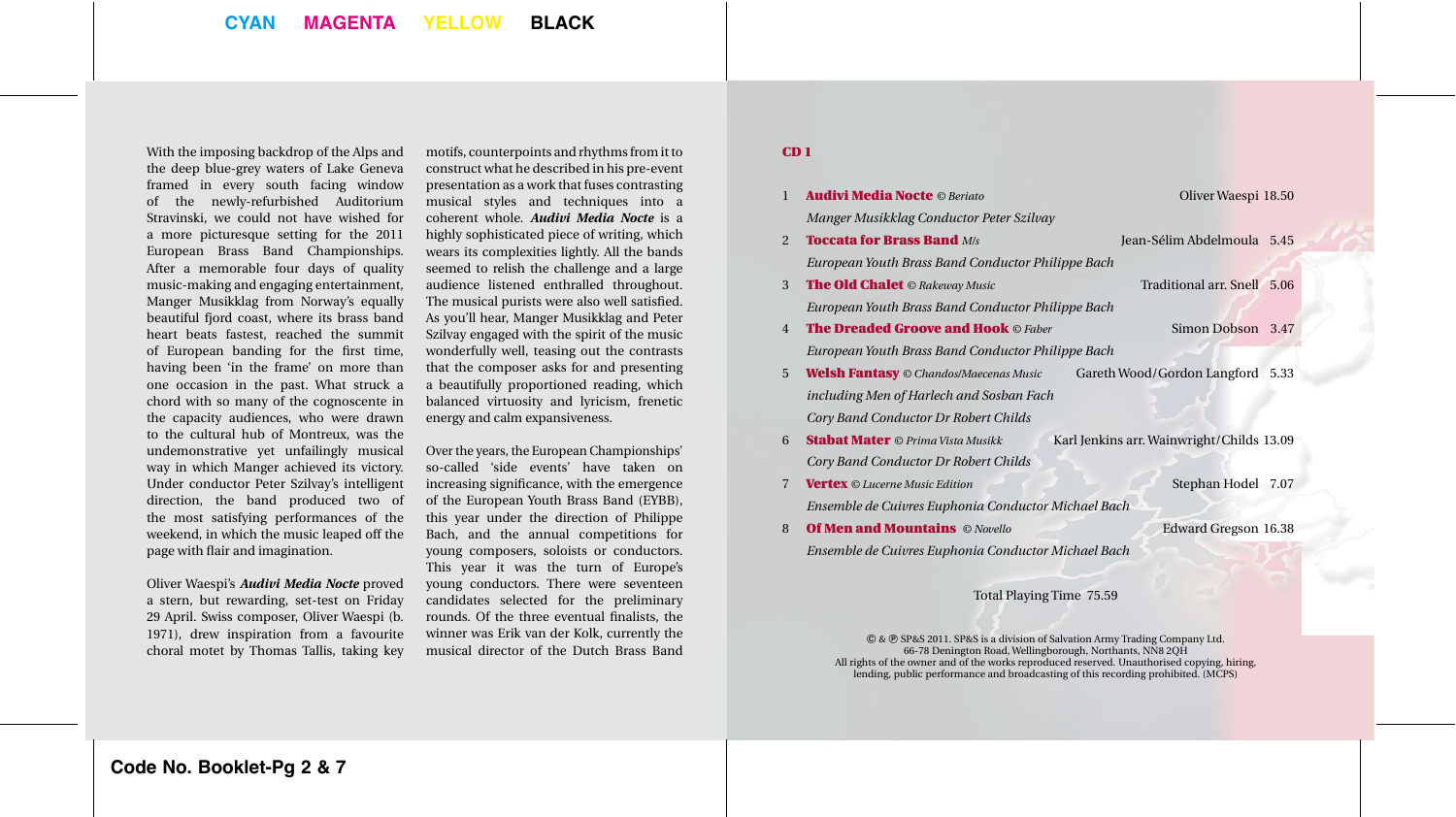house down once again. We hear them in Harry James's updated jazzy version of *The Carnival of Venice* and *Be a Clown*. Brassband Bürgermusik Luzern, conducted by its Musical Director, Michael Bach, brought the music performances of the 2011 European Championships to an appropriate conclusion with a poignant tribute to the late Major Peter Parkes and James Watson, who both passed away in February. The music is a tender arrangement by Thomas Rüedi of *The Lonely Maid*. The band's set also included Elgar Howarth's fanfare treatment of *The Agincourt Song* and Saint-Saëns' breathless galop, *Pas Redoublé*.

Although still only two years old, Jan Van der Roost's *From Ancient Times* has already cemented its place firmly in the test-piece repertoire, due in large measure to the stunning performance given by the Cory Band at the Ostend 'European' in 2009. The band's spectacular performance in Montreux, was greeted by a prolonged standing ovation. The brilliance of the playing, the range of tone and the unanimity of 'means and ends' bring this highlights CD to a fitting climax. In the work's central section, the artistry of the band's fine soloists can be heard to great effect in a delicate tracery of Monteverdi-inspired embellishments and arabesques.

The concert performances and spoken elements within the European Championships give the whole event a context and contribute significantly towards the over-riding ambition of European Brass Band Association President, Ulf Rosenberg, to raise the profile and status of the event within a wider cultural frame. As he said during his closing remarks, the Swiss organising team led by Kurt Bohlhalter and Armin Bachmann have "raised the bar" in terms of artistic ambition and organisation. With the continued sponsorship from Besson and principal support from World of Brass, the future of this wonderful event seems assured. *Paul Hindmarsh* 

*(Features Editor British Bandsman)*



Rijnmond. He won the main, audience and band prizes - a clean sweep for this talented brass band conductor.

The 43 members of the European Youth Brass Band were selected from all the European Brass Band Association nations and had gathered some days before the main events to prepare for their contribution, which was substantial and of a remarkably high level. Philippe Bach's admirable vision was to introduce the young players to a range of new writing, most of which was from British and Swiss writers. The EYBB's contribution to the Farewell Concert (Sunday 1 May) included the first performance of a colourful and assured *Toccata* by 19-year-old Jean-Sélim Abdelmoula, a gifted young Swiss composer currently studying with composer Julian Anderson at the Guildhall School of Music and Drama in London. Howard Snell's evocative take on the famous horn melody from the finale of the Symphony No. 1 by Brahms, *The Old Chalet*, added some appropriate local atmosphere. Of the recent British pieces in EYBB's 2011 repertoire, which included *B of the Bang* by Peter Meechan, *Elegy* by Kenneth Hesketh and *Set To* by Mark-Anthony Turnage, Simon Dobson's brief and brilliant *The Dreaded Groove and Hook* was the band's favourite and, judging by the reception, the audience's too.

Although it was not to be four-in-a-row for Cory and Robert Childs, the 2011 European Championships was a satisfying occasion for Welsh 'banding' as a whole, with Cory the worthy runners-up and Tredegar Town achieving third place at the first attempt. During the weekend, I was privileged to chair a panel discussion on the future direction of brass band music. While we didn't come to any conclusions in the short time available, Dr Childs' observation concerning the range of roles that a brass band fulfils goes a long way to explaining why his wonderful band is so good at both the serious 'sport' of band contesting and the matter of entertaining a concert audience. There was something to suit all musical tastes in the band's magnificent contribution to the Saturday evening 'Wales meets Switzerland' Gala Concert, from the vivacity of Gordon Langford's *Welsh Fantasy* to the delight of hearing a substantial new suite from Karl Jenkins' large scale choral and orchestral setting of the *Stabat Mater*, in which a number of the band's outstanding soloists were featured, including David Childs. As you'll hear on CD 2, the band's Rossini encore and the sparkling performance of Peter Graham's *Brillante* by the two euphonium 'Davids' - Childs and Thornton (what a guest player to have!) - brought the house down.

**Code No. Booklet-Pg 6 & 3**